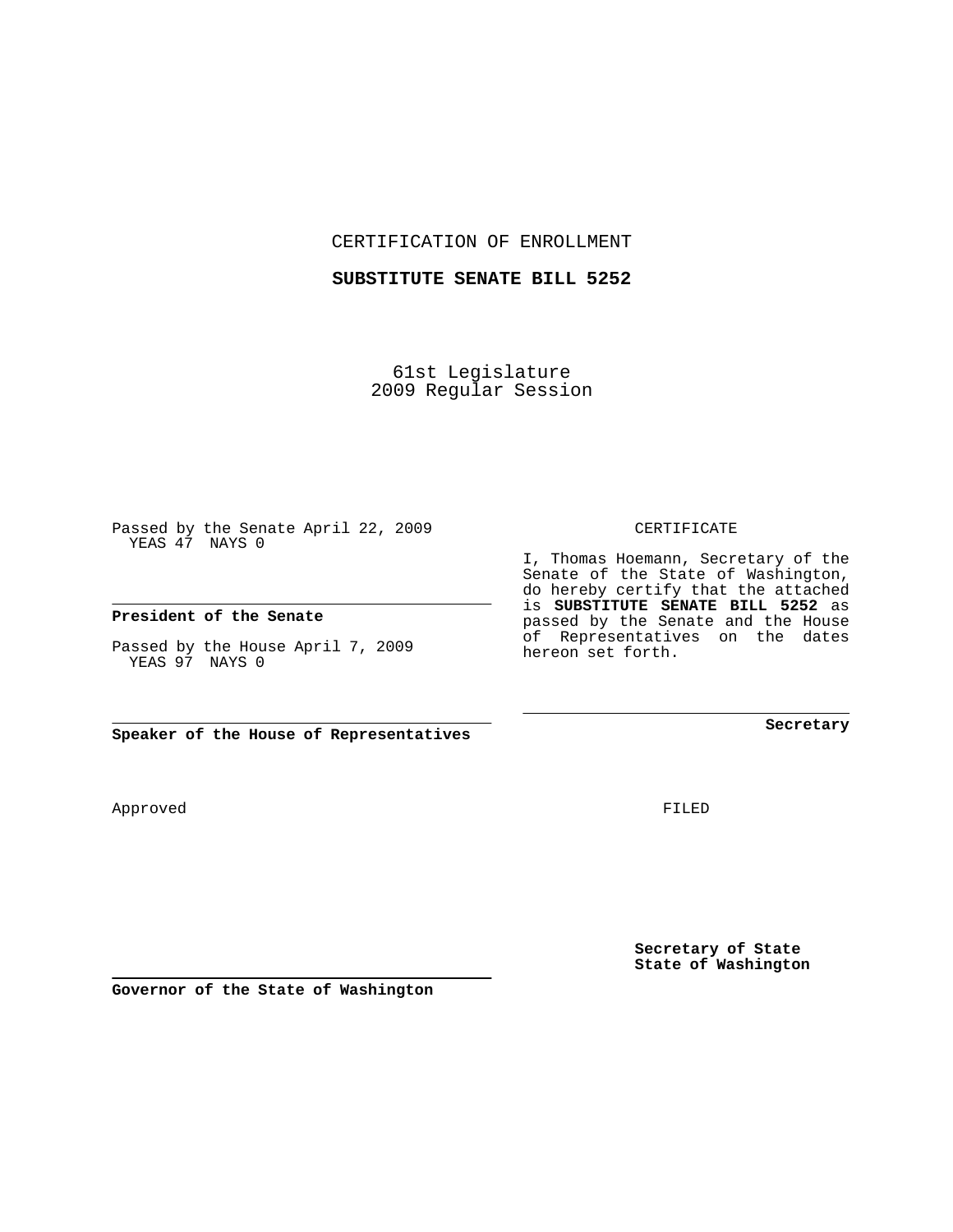## **SUBSTITUTE SENATE BILL 5252** \_\_\_\_\_\_\_\_\_\_\_\_\_\_\_\_\_\_\_\_\_\_\_\_\_\_\_\_\_\_\_\_\_\_\_\_\_\_\_\_\_\_\_\_\_

\_\_\_\_\_\_\_\_\_\_\_\_\_\_\_\_\_\_\_\_\_\_\_\_\_\_\_\_\_\_\_\_\_\_\_\_\_\_\_\_\_\_\_\_\_

AS AMENDED BY THE HOUSE

Passed Legislature - 2009 Regular Session

## **State of Washington 61st Legislature 2009 Regular Session**

**By** Senate Human Services & Corrections (originally sponsored by Senators Brandland, Hargrove, and Shin)

READ FIRST TIME 02/23/09.

 1 AN ACT Relating to correctional facility policies regarding 2 medication management; amending RCW 70.48.020; adding a new section to 3 chapter 18.64 RCW; adding a new section to chapter 70.48 RCW; and 4 creating new sections.

5 BE IT ENACTED BY THE LEGISLATURE OF THE STATE OF WASHINGTON:

 6 NEW SECTION. **Sec. 1.** (1) When funded, the Washington association 7 of sheriffs and police chiefs shall convene a jail medication 8 management work group to develop a model policy regarding the 9 management of medications in jails, to be applicable to jails as 10 defined in RCW 70.48.020. The work group shall address medication 11 management for all units of local government that operate jails that do 12 not have an on-site pharmacy nor own or operate, in whole or in part, 13 a pharmacy. The model policy shall be designed to reflect best 14 practices regarding medication management and to provide guidance in 15 the areas specified under this section.

16 (2) In developing the model policy, the work group shall include 17 members of the pharmaceutical community, including the Washington state 18 pharmacy association and the board of pharmacy, department of health, 19 and members of the nursing community, including the Washington state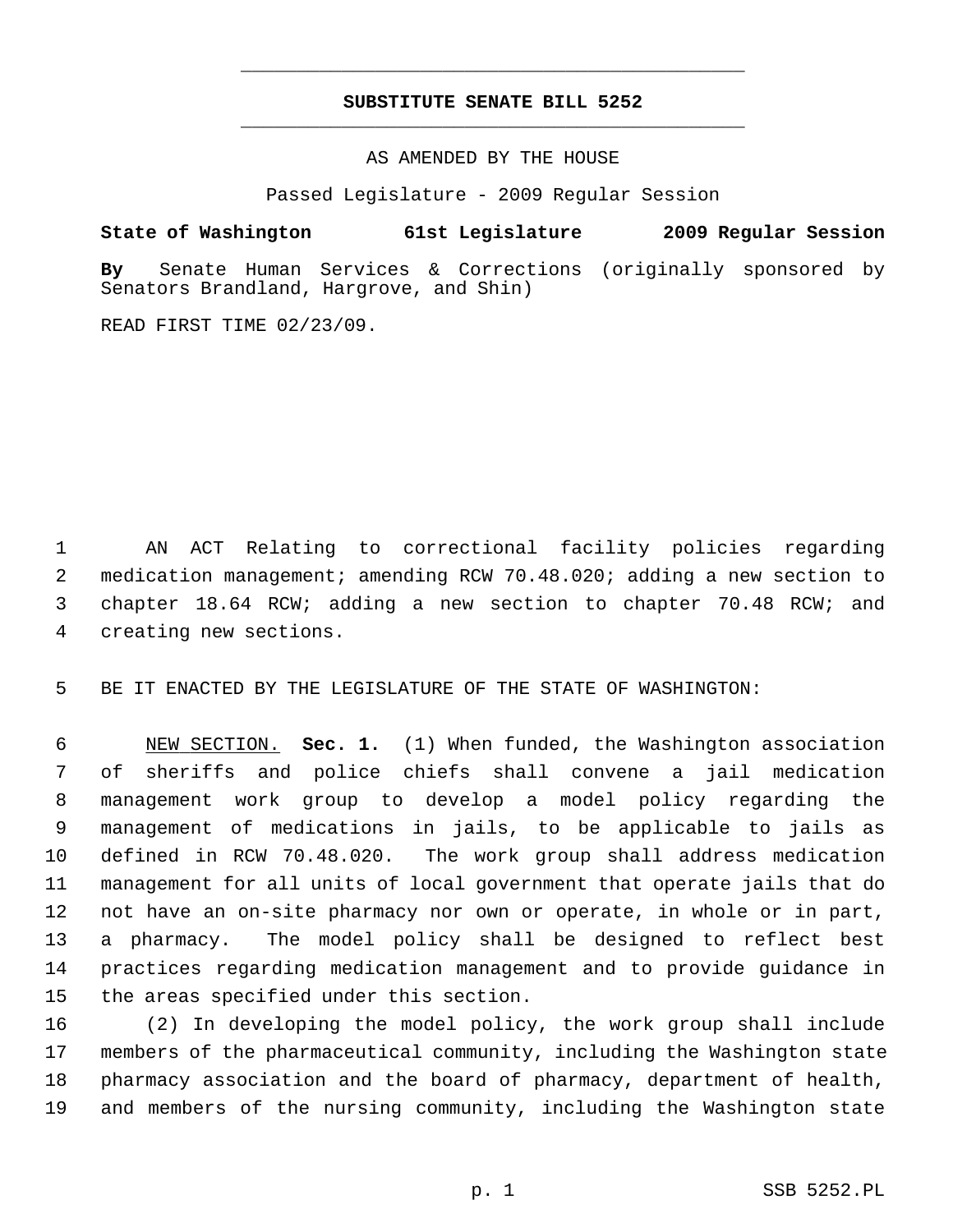1 nurses association. The work group shall review and consider the 2 current policies and practices of cities and counties throughout the 3 state, as directed in RCW 70.48.071, other state policies and 4 practices, and the standards of national organizations, such as the 5 national commission on correctional health care and the American jail 6 association.

 7 (3) The jail medication management work group shall present the 8 final model policy to the Washington association of sheriffs and police 9 chiefs for adoption or rejection by December 31, 2009. Any minority 10 position related to the substance of the final model policy shall be 11 presented as an addendum to the policy.

12 (4) The model policy developed by the association shall provide 13 written guidelines regarding jail policies and procedures for the 14 proper dispensing, storage, control, delivery, administration, and 15 disposal of medications. The guidelines shall address the following 16 matters:

17 (a) Provision for agreement between the jail and a licensed 18 pharmacist, pharmacy, or other licensed health care provider or health 19 care facility to ensure access to pharmaceutical services on a twenty-20 four hour a day basis, including consultation and dispensing services;

21 (b) Intake and screening for inmate medical conditions requiring 22 pharmaceutical services, and evaluation and verification of any 23 pharmaceuticals or medications an inmate has in his or her possession 24 at intake;

25 (c) Notice to inmates of jail policies for gaining access to 26 pharmaceutical services during confinement;

27 (d) Verifying and recording that medications have or have not been 28 delivered, administered, and ingested by an inmate;

29 (e) Reporting by the responsible pharmacist to the jail 30 administrator or chief law enforcement executive regarding services 31 provided to the jail by the pharmacy;

32 (f) Written policies regarding the qualifications of and training 33 for jail personnel regarding all aspects of medication services 34 provided including, but not limited to, nonpractitioner jail personnel 35 authorized to deliver and administer prescription and nonprescription 36 medications under section 4 of this act;

37 (g) Provisions for providing prescribed medication to inmates upon 38 their release or transfer as necessary;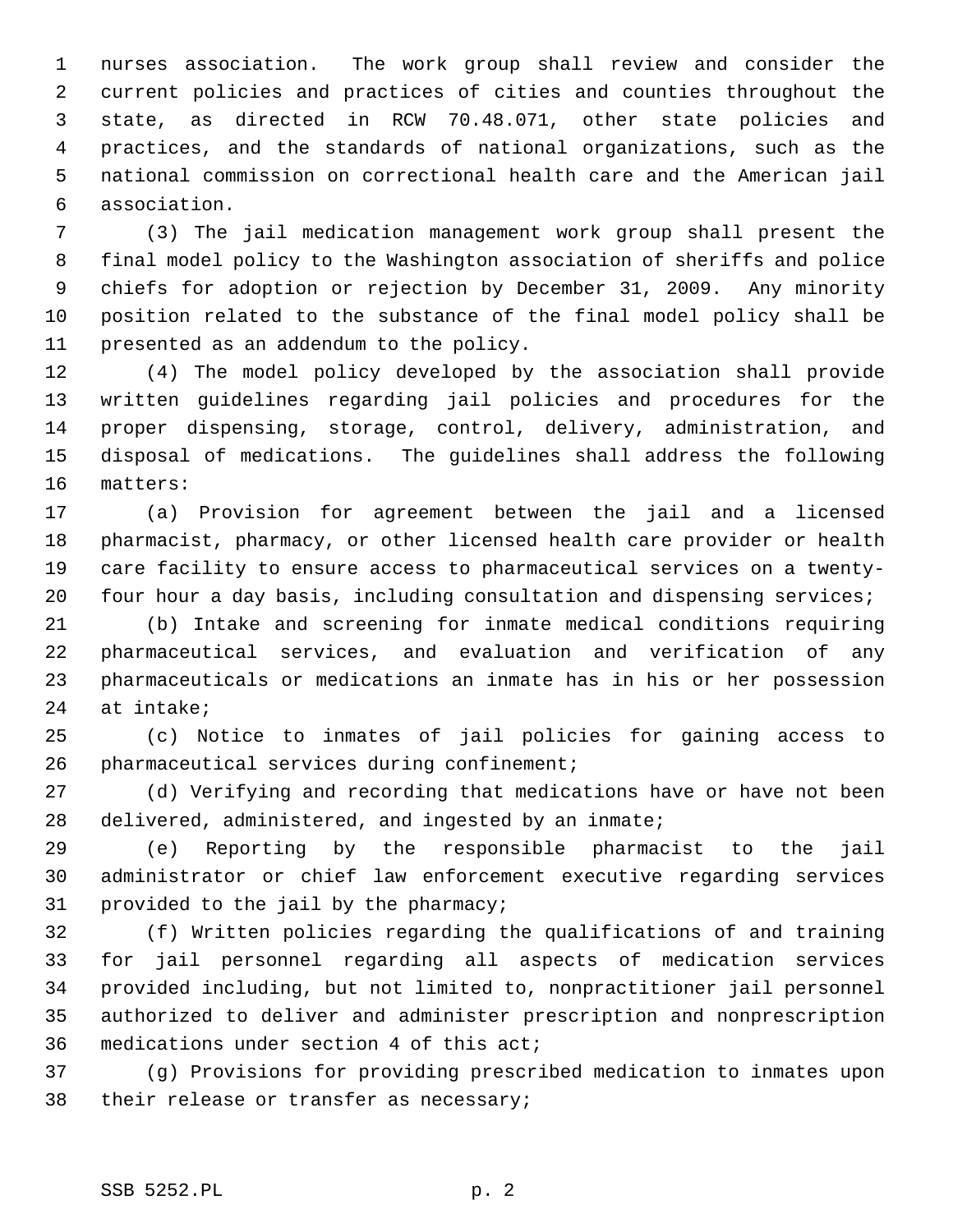1 (h) Maintenance of a medication storage and delivery system, which 2 ensures that all medications are appropriately secured, stored, and 3 regularly inventoried, and prohibits stocks of prescription medication 4 from being maintained within a jail without an on-site pharmacy, except 5 for the storage of medications to be delivered to a specific inmate as 6 directed by a licensed practitioner;

 7 (i) Ensuring that all medications requiring a prescription are 8 properly dispensed, labeled, packaged, and transferred only in 9 accordance with the direction from the pharmacist and applicable state 10 laws;

11 (j) Ensuring the proper disposition of unused medications;

12 (k) Maintaining proper and complete inmate files regarding all 13 prescriptions and administration of medications;

14 (l) Prohibiting the administration, distribution, delivery, or 15 dispensing of medication by inmates;

16 (m) Policies and procedures regarding nonprescription medications, 17 including how they are to be made available;

18 (n) Policies regarding inmate self-administration of prescription 19 and nonprescription medications and safeguards for preventing potential 20 abuse;

21 (o) Preventing the unauthorized use of medications by anyone other 22 than the intended patient;

23 (p) Providing for the routine review and renewal of medication 24 orders by a licensed practitioner with prescriptive authority to ensure 25 patient safety and appropriateness of medication;

26 (q) Providing for the right of an individual to refuse medication, 27 except as required by court order and of the right to informed consent; 28 and

29 (r) Any other policies or procedures deemed applicable by the work 30 group.

31 NEW SECTION. **Sec. 2.** A new section is added to chapter 18.64 RCW 32 to read as follows:

33 Nothing in this chapter or in any provision of law shall be 34 interpreted to invest the board with the authority to regulate or 35 establish standards regarding a jail as defined in RCW 70.48.020 that 36 does not operate, in whole or in part, a pharmacy or a correctional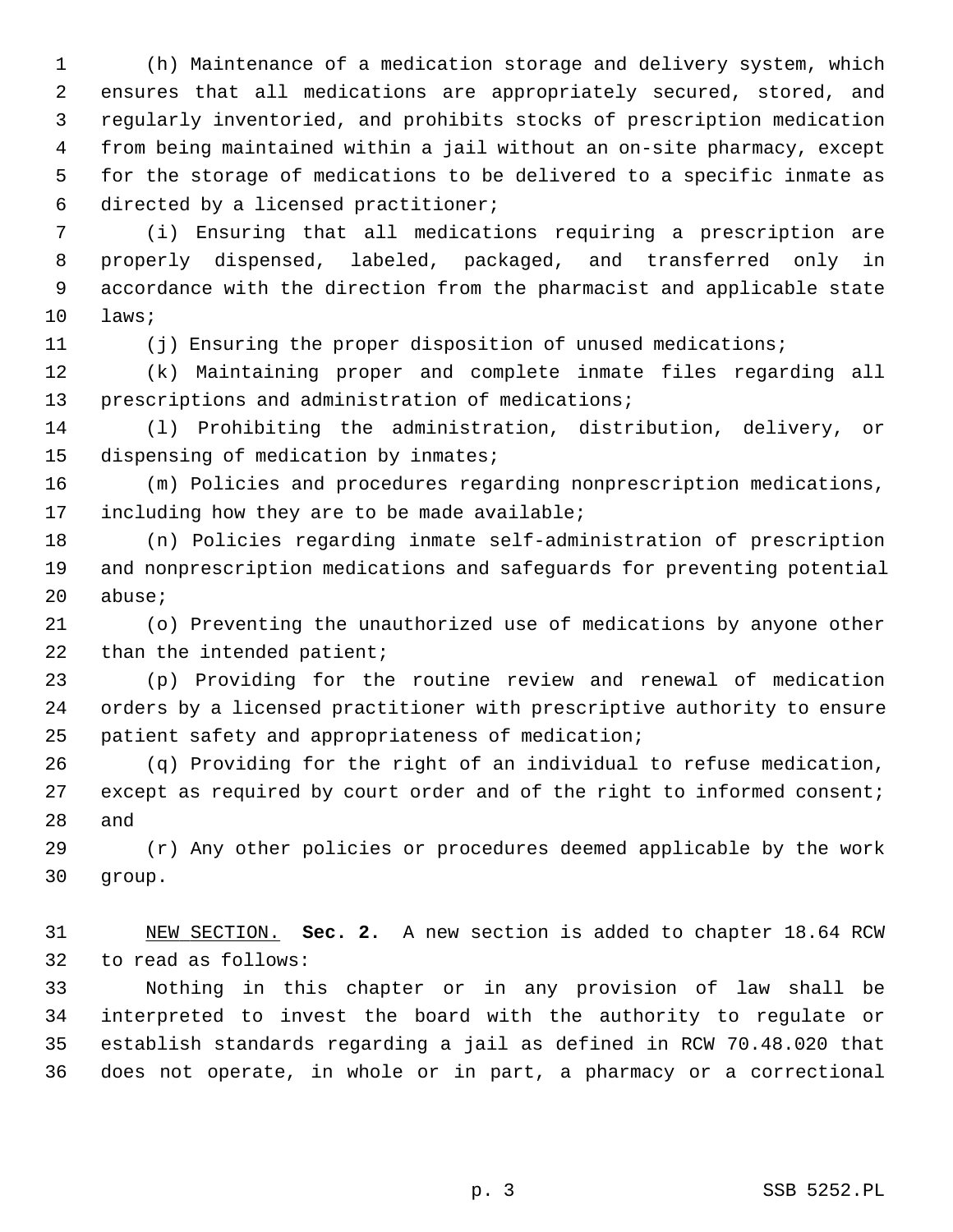1 pharmacy. This section does not limit the board's authority to 2 regulate a pharmacist that has entered into an agreement with a jail 3 for the provision of pharmaceutical services.

 4 **Sec. 3.** RCW 70.48.020 and 1987 c 462 s 6 are each amended to read 5 as follows:

 6 As used in this chapter the words and phrases in this section shall 7 have the meanings indicated unless the context clearly requires 8 otherwise.

 9 (1) "Holding facility" means a facility operated by a governing 10 unit primarily designed, staffed, and used for the temporary housing of 11 adult persons charged with a criminal offense prior to trial or 12 sentencing and for the temporary housing of such persons during or 13 after trial and/or sentencing, but in no instance shall the housing 14 exceed thirty days.

15 (2) "Detention facility" means a facility operated by a governing 16 unit primarily designed, staffed, and used for the temporary housing of 17 adult persons charged with a criminal offense prior to trial or 18 sentencing and for the housing of adult persons for purposes of 19 punishment and correction after sentencing or persons serving terms not 20 to exceed ninety days.

21 (3) "Special detention facility" means a minimum security facility 22 operated by a governing unit primarily designed, staffed, and used for 23 the housing of special populations of sentenced persons who do not 24 require the level of security normally provided in detention and 25 correctional facilities including, but not necessarily limited to, 26 persons convicted of offenses under RCW 46.61.502 or 46.61.504.

27 (4) "Correctional facility" means a facility operated by a 28 governing unit primarily designed, staffed, and used for the housing of 29 adult persons serving terms not exceeding one year for the purposes of 30 punishment, correction, and rehabilitation following conviction of a 31 criminal offense.

32 (5) "Jail" means any holding, detention, special detention, or 33 correctional facility as defined in this section.

34 (6) "Health care" means preventive, diagnostic, and rehabilitative 35 services provided by licensed health care professionals and/or 36 facilities; such care to include providing prescription drugs where 37 indicated.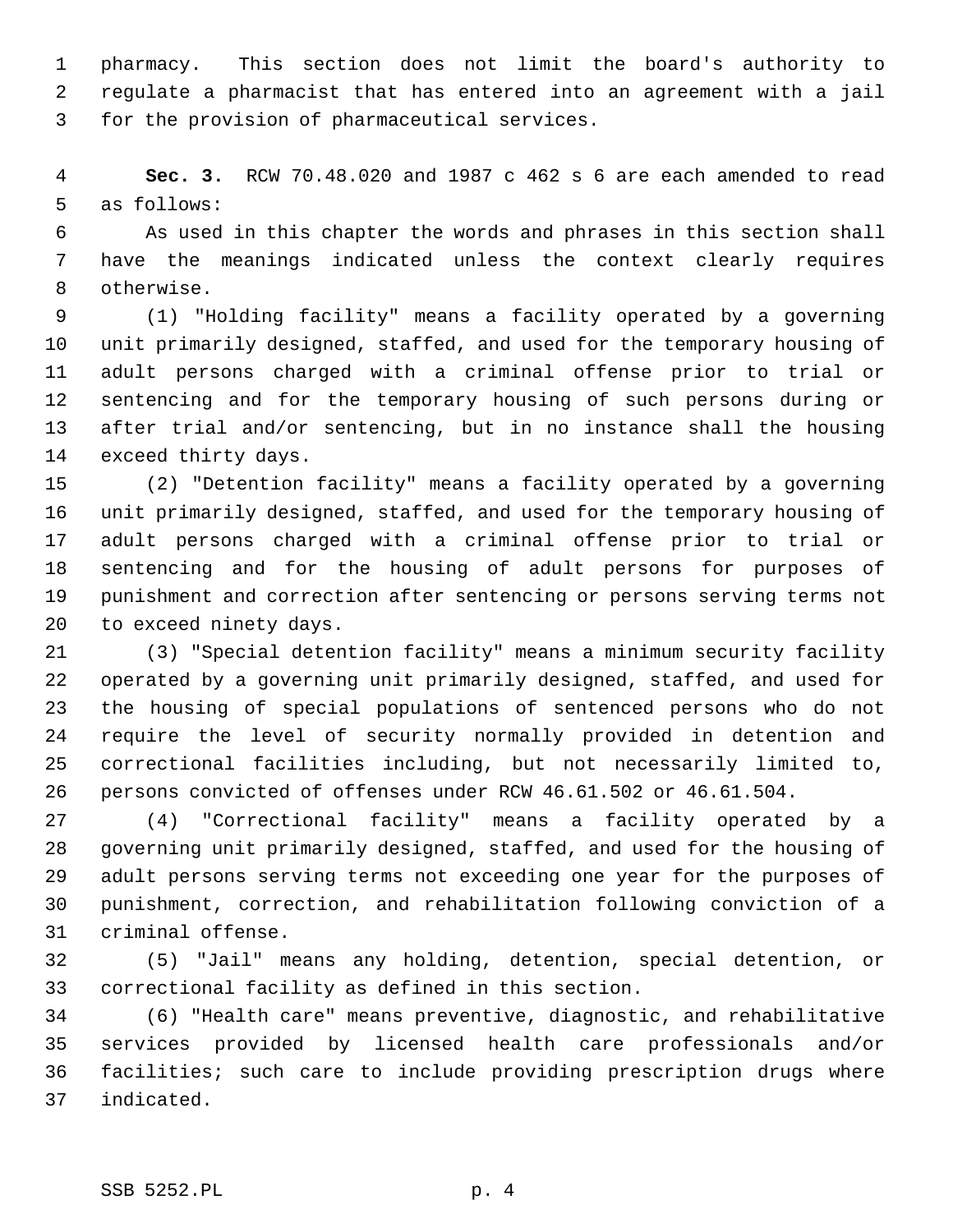1 (7) "Governing unit" means the city and/or county or any 2 combinations of cities and/or counties responsible for the operation, 3 supervision, and maintenance of a jail.

 4 (8) "Major urban" means a county or combination of counties which 5 has a city having a population greater than twenty-six thousand based 6 on the 1978 projections of the office of financial management.

 7 (9) "Medium urban" means a county or combination of counties which 8 has a city having a population equal to or greater than ten thousand 9 but less than twenty-six thousand based on the 1978 projections of the 10 office of financial management.

11 (10) "Rural" means a county or combination of counties which has a 12 city having a population less than ten thousand based on the 1978 13 projections of the office of financial management.

14 (11) "Office" means the office of financial management.

 (12) "Medication assistance" means assistance rendered by nonpractitioner jail personnel to an inmate residing in a jail to facilitate the individual's self-administration of a legend drug or controlled substance or nonprescription medication. "Medication assistance" includes reminding or coaching the individual, handing the medication container to the individual, opening the individual's medication container, using an enabler, or placing the medication in the individual's hand.

 (13) "Practitioner" has the same meaning as provided in RCW 69.41.010.

 (14) "Nonpractitioner jail personnel" means appropriately trained staff who are authorized to manage, deliver, or administer prescription and nonprescription medication under section 4 of this act.

 (15) "Administration" means the direct application of a drug whether by ingestion or inhalation, to the body of an inmate by a practitioner or nonpractitioner jail personnel.

 (16) "Drug" and "legend drug" have the same meanings as provided in RCW 69.41.010.

 (17) "Medication" means a drug, legend drug, or controlled substance requiring a prescription or an over-the-counter or nonprescription drug.

 (18) "Deliver" or "delivery" means the actual, constructive, or attempted transfer from one person to another of medication whether or not there is an agency relationship.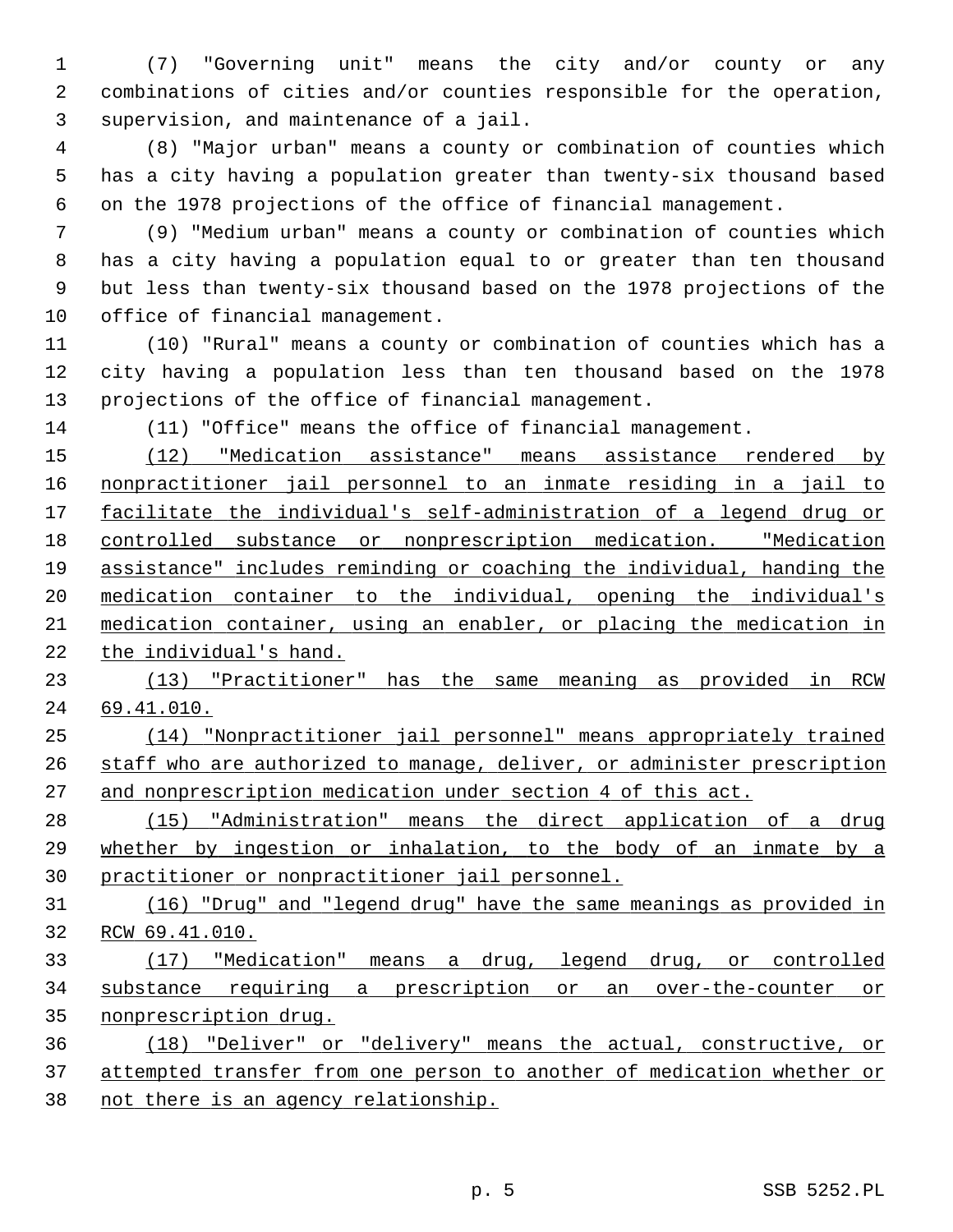1 NEW SECTION. **Sec. 4.** A new section is added to chapter 70.48 RCW 2 to read as follows:

 3 Jails may provide for the delivery and administration of 4 medications and medication assistance for inmates in their custody by 5 nonpractitioner jail personnel, subject to the following conditions:

 6 (1) The jail administrator or his or her designee, or chief law 7 enforcement executive or his or her designee, shall enter into an 8 agreement between the jail and a licensed pharmacist, pharmacy, or 9 other licensed practitioner or health care facility to ensure access to 10 pharmaceutical services on a twenty-four hour a day basis, including 11 consultation and dispensing services.

12 (2) The jail administrator or chief law enforcement executive shall 13 adopt policies which address the designation and training of 14 nonpractitioner jail personnel who may deliver and administer 15 medications or provide medication assistance to inmates as provided in 16 this chapter. The policies must address the administration of 17 prescriptions from licensed practitioners prescribing within the scope 18 of their prescriptive authority, the identification of medication to be 19 delivered and administered or administered through medication 20 assistance, the means of securing medication with attention to the 21 safeguarding of legend drugs, and the means of maintaining a record of 22 the delivery, administration, self-administration, or medication 23 assistance of all medication. The jail administrator or chief law 24 enforcement executive shall designate a physician licensed under 25 chapter 18.71 RCW, or a registered nurse or advanced registered nurse 26 practitioner licensed under chapter 18.79 RCW, to train the designated 27 nonpractitioner jail personnel in proper medication procedures and 28 monitor their compliance with the procedures.

29 (3) The jail administrator or chief law enforcement executive shall 30 consult with one or more pharmacists, and one or more licensed 31 physicians or nurses, in the course of developing the policies 32 described in subsections (1) and (2) of this section. A jail shall 33 provide the Washington association of sheriffs and police chiefs with 34 a copy of the jail's current policies regarding medication management.

35 (4) The practitioner or nonpractitioner jail personnel delivering, 36 administering, or providing medication assistance is in receipt of (a) 37 for prescription drugs, a written, current, and unexpired prescription, 38 and instructions for administration from a licensed practitioner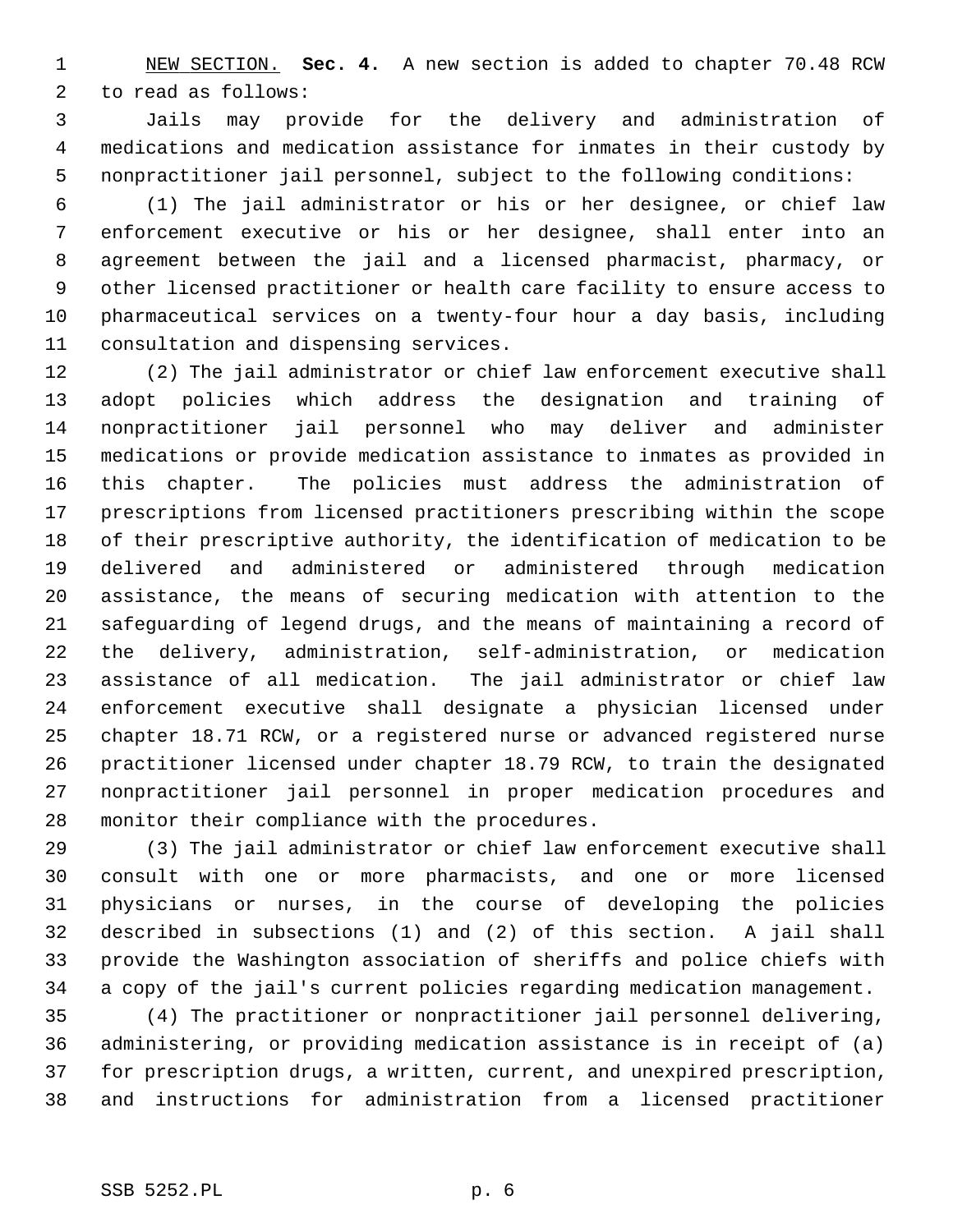1 prescribing within the scope of his or her prescriptive authority for 2 administration of the prescription drug; (b) for nonprescription drugs, 3 a written, current, and unexpired instruction from a licensed 4 practitioner regarding the administration of the nonprescription drug; 5 and (c) for minors under the age of eighteen, a written, current 6 consent from the minor's parent, legal guardian, or custodian 7 consenting to the administration of the medication.

 8 (5) Nonpractitioner jail personnel may help in the preparation of 9 legend drugs or controlled substances for self-administration where a 10 practitioner has determined and communicated orally or by written 11 direction that the medication preparation assistance is necessary and 12 appropriate. Medication assistance shall not include assistance with 13 intravenous medications or injectable medications.

14 (6) Nonpractitioner jail personnel shall not include inmates.

15 (7) All medication is delivered and administered and all medication 16 assistance is provided by a practitioner or nonpractitioner jail 17 personnel pursuant to the policies adopted in this section, and in 18 compliance with the prescription of a practitioner prescribing within 19 the scope of his or her prescriptive authority, or the written 20 instructions as provided in this section.

21 (8) The jail administrator or the chief law enforcement executive 22 shall ensure that all nonpractitioner jail personnel authorized to 23 deliver, administer, and provide medication assistance are trained 24 pursuant to the policies adopted in this section prior to being 25 permitted to deliver, administer, or provide medication assistance to 26 an inmate.

27 NEW SECTION. **Sec. 5.** The department of health shall annually 28 review the medication practices of five jails that provide for the 29 delivery and administration of medications to inmates in their custody 30 by nonpractitioner jail personnel. The review shall assess whether the 31 jails are in compliance with sections 3 and 4 of this act. To the 32 extent that a jail is found not in compliance, the department shall 33 provide technical assistance to assist the jail in resolving any areas 34 of noncompliance.

35 NEW SECTION. **Sec. 6.** If specific funding for the purposes of